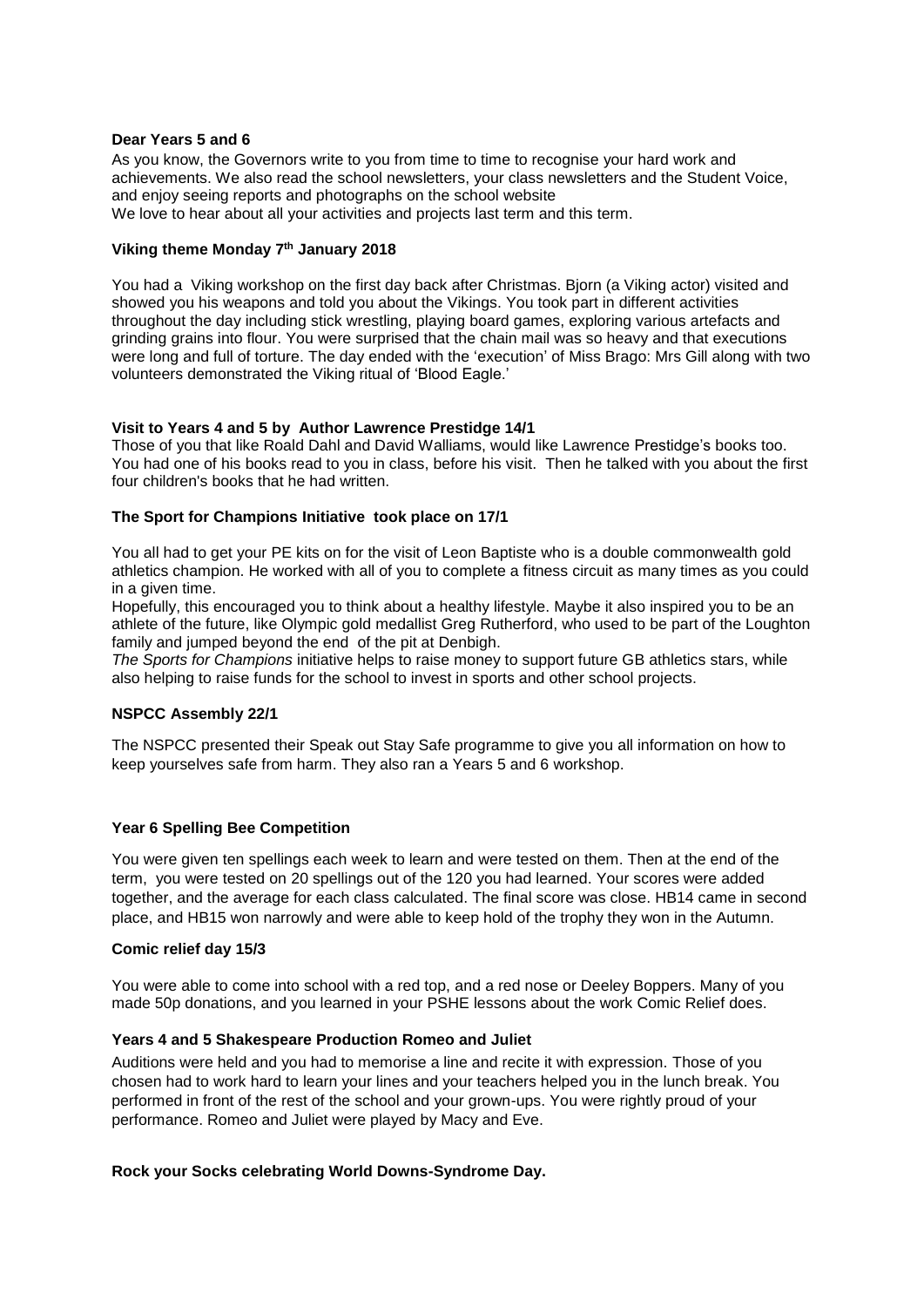You came into school wearing your funkiest, brightest, odd socks to show that everyone is colourful and unique. The theme was 'leave no one behind'.

# **Family Fun Run 5/4**

Many of your grown-ups came to support you. Some took part by running along with you while others cheered from the side-lines. With sponsored running, you raised over £1,600 for the School Fund.

# **Worktree in STEM Week Year 6 4/19**

On the first day back after Easter, you were treated to a day of activities provided by Worktree [\(https://worktree.org/\)](https://worktree.org/) who are a local group of volunteers providing careers talks and inspiration for young people. You took part in games and group sessions designed to open your minds to jobs and careers to aspire to. The Worktree volunteers introduced four guests who you then interviewed to try and find out what their job was and then asked them questions about their roles in the organisations they work for. Tara, Principal Engineer from Network Rail was hugely inspiring and told hilarious stories about things that have gone wrong in her career. Caroline, an IT testing operator from Dominos provided treats and pin badges for you.

## **Year 6 Stem Week 23-26/4**

Each class was split into five groups of six and every day you were set a different challenge. All the challenges were based on the same topic: stranded on a desert island. On day one, you had to build a hut that could withstand a windstorm (a hairdryer on full power around 2 ft. away). On the second day, you had to build a bridge that could hold the weight of about ten India rubbers without collapsing. On the third day, you had to put a message in a bottle. It had to be waterproof to keep the message dry and it had to float. The catapult was your challenge on the fourth day. It had to be able to throw a cork/bead at least 30cm. The final challenge was to build a raft which floated while holding a certain amount of pennies without tilting.

## **Outdoor Learning Club On Tuesday 30/4**

Ten children from Outdoor Learning Club met two representatives helping the Parish Council. They provided buckets filled with seeds, sand and soil so that you could sow the Millenium Meadow, which is near the school. The mixture contains 30 different types of wildflower.

On 7 May, the Outdoor Learning Club went around the school grounds on a bug hunt. You looked in various places, including the log pile, along the hedgerow and in the LS garden. You found a whole range of invertebrates, including a snail, a slug and a bumblebee collecting pollen from the rosemary flowers.

## **Bikeability, Year 5**

A number of you took part in the Bikeability training which was offered at the beginning of May. You each attended three sessions led by trained instructors to work towards your Level 2 Bikeability cycle training. On quiet roads you were taught effective road positioning, communication with other road users and rights of way. Many of you said how valuable you found the training.

#### **Year 5 - KidZania 9/5**

This year you went for the first time to KidZania in London. It is designed for children up to age 14 to blend learning and reality with entertainment. During a 4 hour experience, you were able to choose from several real-life activities and test your skills in a variety of professions. To prepare for the visit you started to think about what you might want to be when you are older. Popular choices were; author, artist, YouTuber, and teacher. On Thursday 9 May you went by coach to London. You waited in line to enter, and it was set up like an airport. You were given 50 kidzos to spend and then turned the corner into the city which looked very real! There were different activities in the city. Sometimes there was a charge which meant you had to spend your kidzos for the experience. Other times there was a salary paying you for doing the job. Some of the jobs you could do were: delivering packages across the city, designing your own outfit in H&M, recycling, firefighting, dentistry, window cleaning,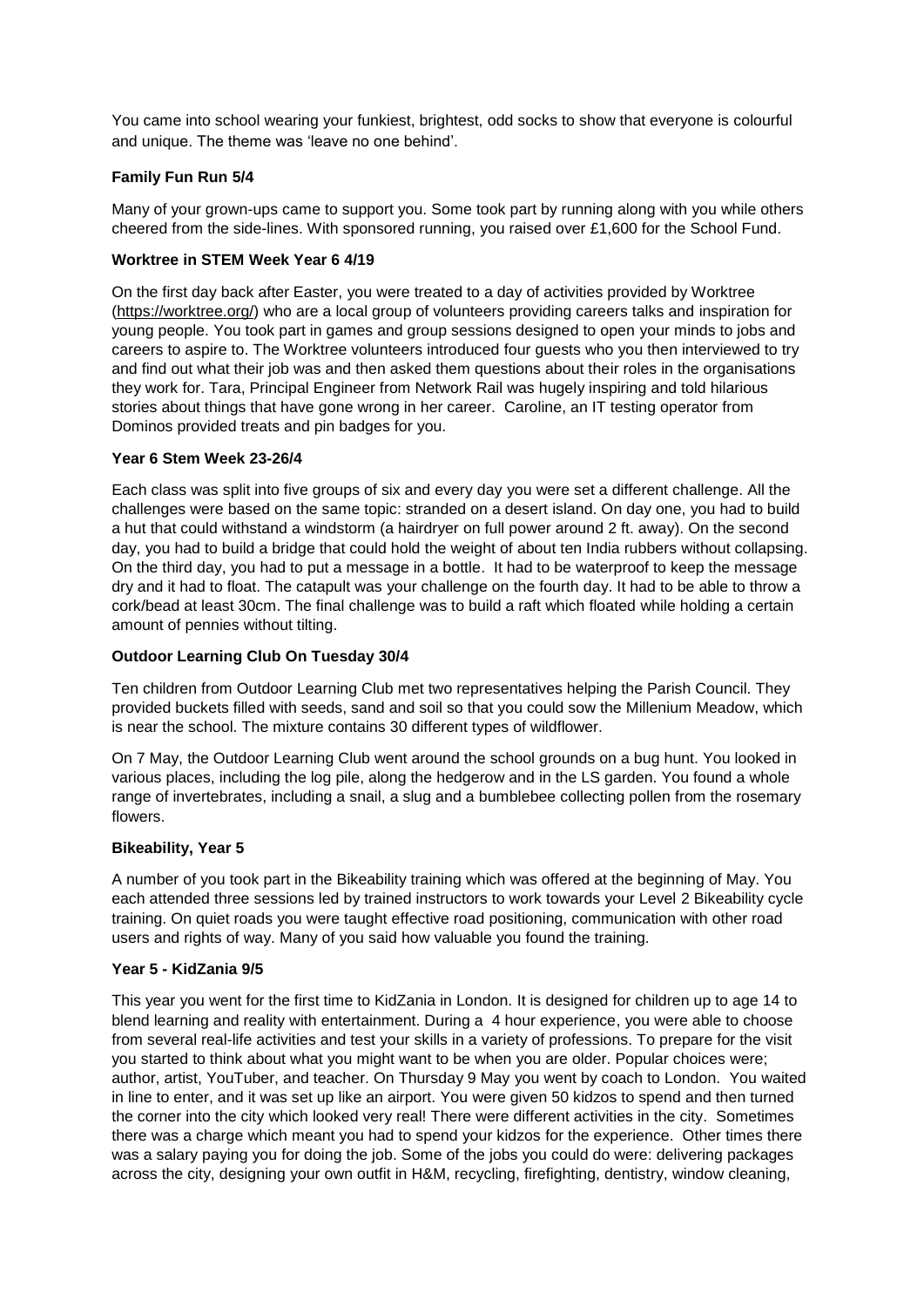midwifery, completing a maths challenge in the library, police officer, becoming a pilot or a news reporter. Some of the experiences were: making your own breakfast bars, extra training to become a vet, making a robot, creating your own Nintendo DS game and cooking. Lots of you chose to save your kidzos instead. When you had 75 kidzos you were able to create a bank account and get a bank card. Some of you were really good at saving your kidzos while others spent theirs fairly quickly!

## **The Years 4 & 5 disco 17/5**

It was well-attended and some of you enjoyed dancing along to your favourite tunes. Over £370 was raised from the event.

## **Rushmere Park Year 6 17/5**

This was a treat after SAT's. After arriving by coach, you walked into the woods and saw benches made of wooden logs and little fairy doors; and then further on a large wooden chair, fit for a giant. You climbed the chair and had a class photo. You carried on through the woods to an enormous gate behind which were dens made from large sticks and twigs. You continued your walk to a field where you had a snack and a drink. You climbed a hill, passed a lake in which two swans were swimming and saw an enormous metal sculpture of a spider and its web. After lunch you played and then had ice creams before boarding the coaches again.

## **Years 5 and 6 Loughton Celebration Concert 5/6**

Forty-four of you showcased your musical talents on an assortment of different instruments from keyboard to brass along with a whole range of strings and woodwind instruments. The event gets bigger and better each year as more of you want to perform solo or as part of a group.

#### **Summer Festival 14/6**

The rain stopped briefly, and the sun shone. The PTSA organised stalls, food and drink. There was singing and live music with Mr George on the electric guitar and in good voice. Over £3,000 was raised for our School.

#### **WW1 memorial at the MK Rose 15/6**

Two Loughton School students took part in a WW1 memorial at the MK Rose in Campbell Park.

Albert French signed up to fight aged 15 with the Kings Royal Rifles and died a week before his 17th birthday in France. At the Ceremony of Remembrance, Gabriel read some of Albert French's emotional letters home to his family in Wolverton. Elliott played the Last Post. The event was attended by important people such as the MK Mayor. Well done Gabriel and Elliott.

#### **Loughton's Scarecrow Festival 2019 16/6**

The theme in this year's Festival was 'Heroes and Villains'. Those of you In Wrap Around created 'Spider-Man vs. The Joker!' You made a life-size cobweb using recycled materials, wood and sparkling paint and worked together to join it into the perfect web. Spider-Man was created by stuffing an old Spidey suit with carrier bags and then the head was made with stuffing and felt. The Joker was made from an old coffee sack which was painted in his classic purple suit colour, and he was pinned to the cobweb via Spider-Man's long and sticky spider web. Well done to all of the children who took part in your creation. Hundreds of visitors over the last week have admired your hard work and the Festival raised £10,000 for the upkeep of our local All Saints Church

# **Year 6 Denbigh School Children's University**